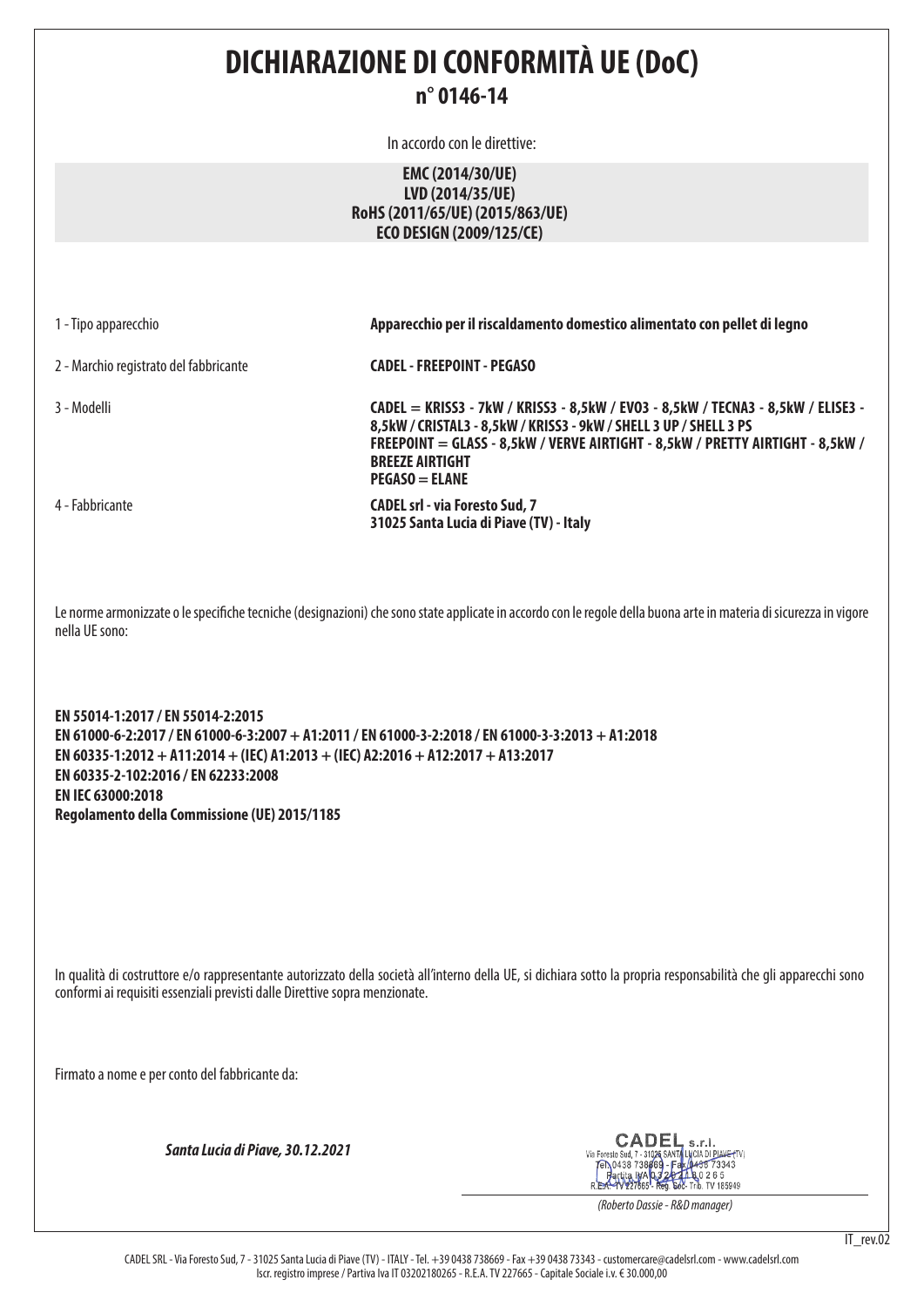# **DÉCLARATION DE CONFORMITÉ UE n° 0146-14**

Conformément aux directives:

### **EMC (2014/30/UE) LVD (2014/35/UE) RoHS (2011/65/UE) (2015/863/UE) ECO DESIGN (2009/125/CE)**

|  |  |  | 1 - Type d'appareil |
|--|--|--|---------------------|
|--|--|--|---------------------|

2 - Marque enregistrée du fabricant **CADEL - FREEPOINT - PEGASO**

3 - Modèles **CADEL = KRISS3 - 7kW / KRISS3 - 8,5kW / EVO3 - 8,5kW / TECNA3 - 8,5kW / ELISE3 - 8,5kW / CRISTAL3 - 8,5kW / KRISS3 - 9kW / SHELL 3 UP / SHELL 3 PS FREEPOINT = GLASS - 8,5kW / VERVE AIRTIGHT - 8,5kW / PRETTY AIRTIGHT - 8,5kW / BREEZE AIRTIGHT PEGASO = ELANE**  4 - Fabricant **CADEL srl - via Foresto Sud, 7** 

Appareil de chauffage domestique alimenté par des granulés de bois

**31025 Santa Lucia di Piave (TV) - Italy**

Les normes harmonisées ou les spécifications techniques (désignations) qui ont été appliquées conformément aux règles de l'art en matière de sécurité applicables dans l'UE sont les suivantes:

**EN 55014-1:2017 / EN 55014-2:2015 EN 61000-6-2:2017 / EN 61000-6-3:2007 + A1:2011 / EN 61000-3-2:2018 / EN 61000-3-3:2013 + A1:2018 EN 60335-1:2012 + A11:2014 + (IEC) A1:2013 + (IEC) A2:2016 + A12:2017 + A13:2017 EN 60335-2-102:2016 / EN 62233:2008 EN IEC 63000:2018 Règlement de la Commission (UE) 2015/1185**

En qualité de fabricant et/ou de représentant autorisé de la société dans l'UE, je déclare sous mon entière responsabilité que les appareils sont conformes aux exigences essentielles prévues par les Directives susmentionnées.

Signé au nom et pour le compte du fabricant par:

*Santa Lucia di Piave, 30.12.2021*

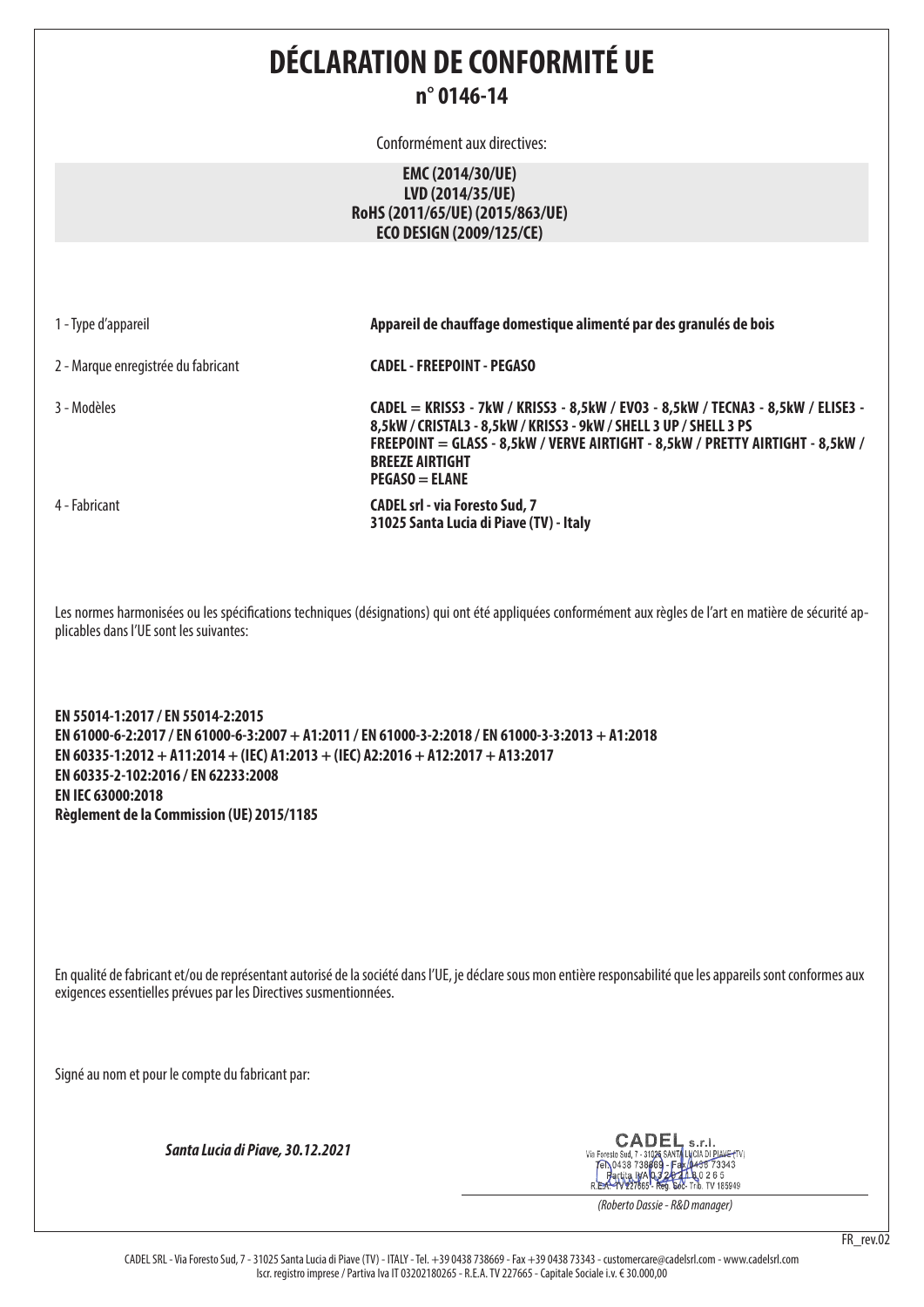# **EU-KONFORMITÄTSERKLÄRUNG n° 0146-14**

In Übereinstimmung mit den Richtlinien:

**EMC (2014/30/EU) LVD (2014/35/EU) RoHS (2011/65/UE) (2015/863/UE) ECO DESIGN (2009/125/EC)**

|  | 1 - Gerätetyp |  |
|--|---------------|--|
|--|---------------|--|

1 - Gerätetyp **Mit Holzpellets betriebenes Haushaltsheizgerät**

2 - Eingetragenes Warenzeichen des Herstellers **CADEL - FREEPOINT - PEGASO**

3 - Modelle **CADEL = KRISS3 - 7kW / KRISS3 - 8,5kW / EVO3 - 8,5kW / TECNA3 - 8,5kW / ELISE3 - 8,5kW / CRISTAL3 - 8,5kW / KRISS3 - 9kW / SHELL 3 UP / SHELL 3 PS FREEPOINT = GLASS - 8,5kW / VERVE AIRTIGHT - 8,5kW / PRETTY AIRTIGHT - 8,5kW / BREEZE AIRTIGHT PEGASO = ELANE**  4 - Hersteller **CADEL srl - via Foresto Sud, 7** 

**31025 Santa Lucia di Piave (TV) - Italy**

Die harmonisierten Normen oder technischen Spezifikationen (Bestimmungen), die in Übereinstimmung mit den in der EU anerkannten Regeln der Technik angewandt wurden, sind:

**EN 55014-1:2017 / EN 55014-2:2015 EN 61000-6-2:2017 / EN 61000-6-3:2007 + A1:2011 / EN 61000-3-2:2018 / EN 61000-3-3:2013 + A1:2018 EN 60335-1:2012 + A11:2014 + (IEC) A1:2013 + (IEC) A2:2016 + A12:2017 + A13:2017 EN 60335-2-102:2016 / EN 62233:2008 EN IEC 63000:2018 Verordnung der Kommission (EU) 2015/1185**

In meiner Eigenschaft als Hersteller und/oder bevollmächtigter Vertreter der innerhalb der EWG tätigen Firma erkläre ich hiermit eigenverantwortlich, dass die Geräte den grundsätzlichen, von den oben erwähnten Richtlinien geforderten Anforderungen entsprechen.

Unterzeichnet im Namen und im Auftrag des Herstellers von:

*Santa Lucia di Piave, 30.12.2021*

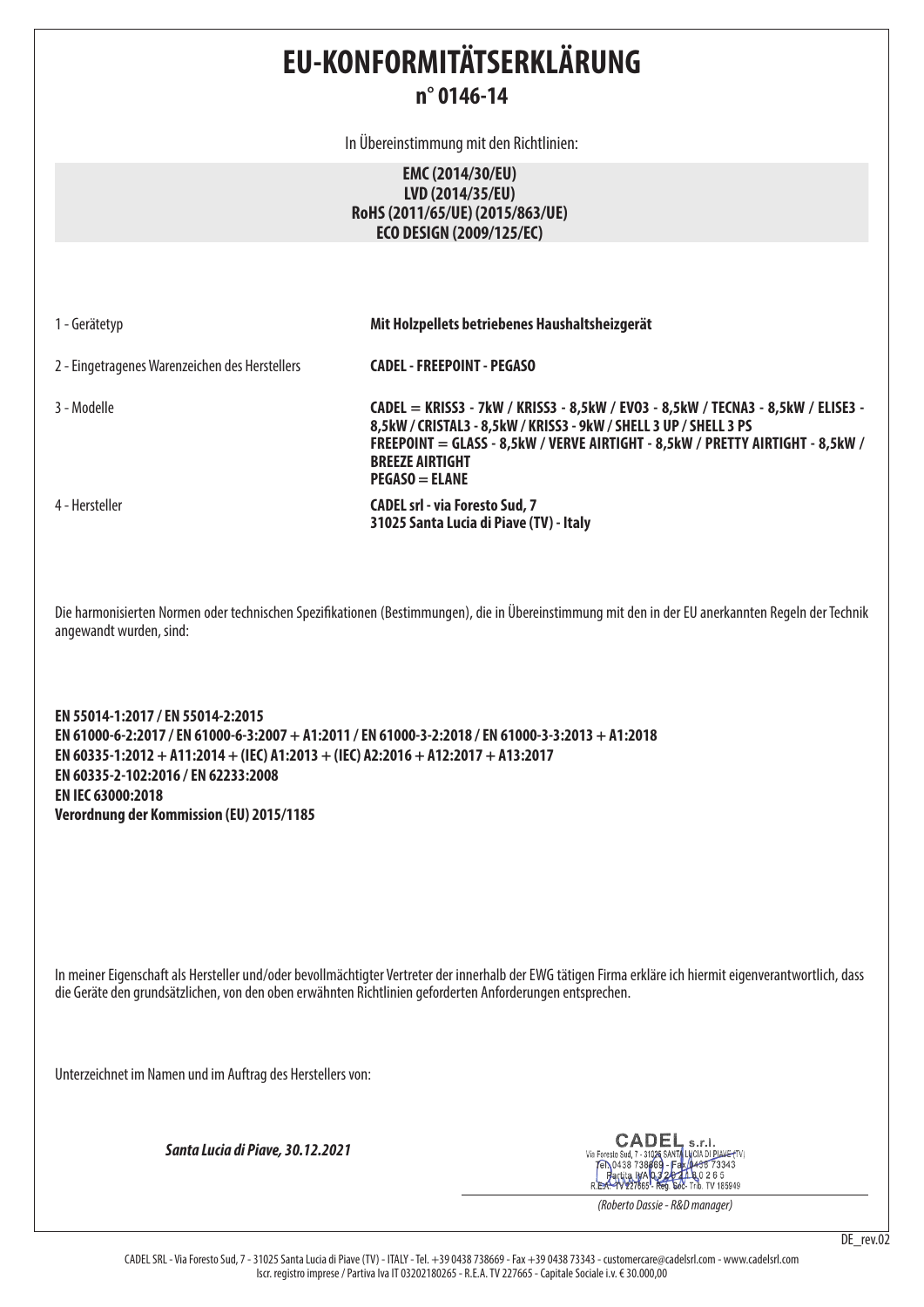# **EU DECLARATION OF CONFORMITY n° 0146-14**

According to the directives:

### **EMC (2014/30/EU) LVD (2014/35/EU) RoHS (2011/65/EU)RoHS (2011/65/UE) (2015/863/UE) ECO DESIGN (2009/125/EC)**

| 1 - Type of appliance    | Residencial space heating appliance fired by wood pellets                                                                                                                                                                                                                             |
|--------------------------|---------------------------------------------------------------------------------------------------------------------------------------------------------------------------------------------------------------------------------------------------------------------------------------|
| 2 - Trademark            | <b>CADEL - FREEPOINT - PEGASO</b>                                                                                                                                                                                                                                                     |
| 3 - Models               | CADEL = KRISS3 - 7kW / KRISS3 - 8,5kW / EVO3 - 8,5kW / TECNA3 - 8,5kW / ELISE3 -<br>8,5kW / CRISTAL3 - 8,5kW / KRISS3 - 9kW / SHELL 3 UP / SHELL 3 PS<br>FREEPOINT = GLASS - 8,5kW / VERVE AIRTIGHT - 8,5kW / PRETTY AIRTIGHT - 8,5kW /<br><b>BREEZE AIRTIGHT</b><br>$PEGASO = FLANE$ |
| 4 - Manufacturer         | <b>CADEL srl - via Foresto Sud, 7</b><br>31025 Santa Lucia di Piave (TV) - Italy                                                                                                                                                                                                      |
| the EU have been applied | The following harmonised standards or technical specifications (designations) which comply withgood engineering practice in safety matters in force within                                                                                                                            |

**EN 55014-1:2017 / EN 55014-2:2015 EN 61000-6-2:2017 / EN 61000-6-3:2007 + A1:2011 / EN 61000-3-2:2018 / EN 61000-3-3:2013 + A1:2018 EN 60335-1:2012 + A11:2014 + (IEC) A1:2013 + (IEC) A2:2016 + A12:2017 + A13:2017 EN 60335-2-102:2016 / EN 62233:2008 EN IEC 63000:2018 Commission Regulation (EU) 2015/1185**

As manufacture and/or authorised representative within EU, we declare under our sole responsibility that the equipments follow the essential requirements foreseen by above mentioned Directives.

Signed in the name and on behalf of the manufacturer by:

*Santa Lucia di Piave, 30.12.2021*

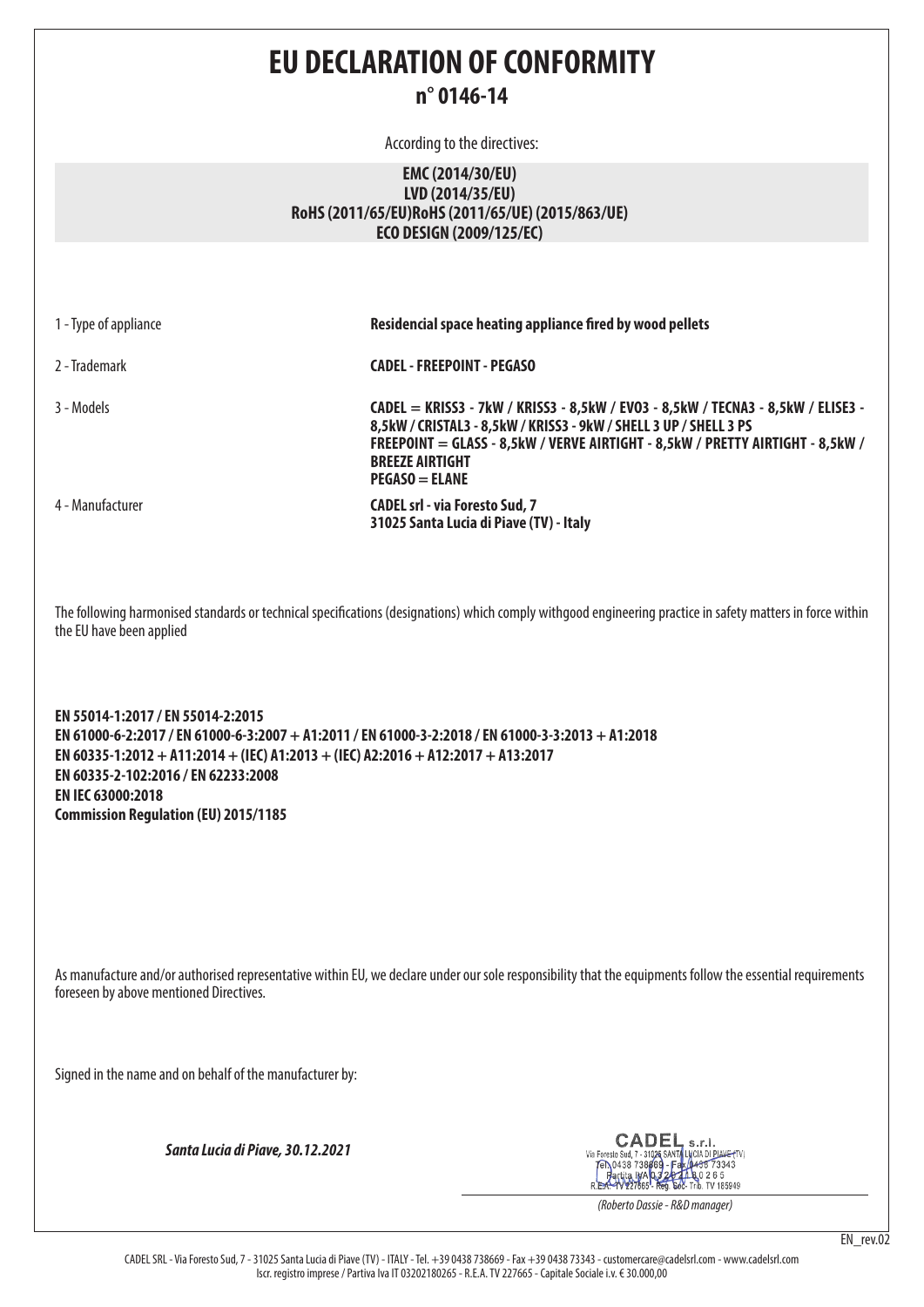# **EU-CONFORMITEITSVERKLARING n° 0146-14**

Overeenkomstig de richtlijnen:

### **EMC (2014/30/EU) LVD (2014/35/EU) RoHS (2011/65/UE) (2015/863/UE) ECO DESIGN (2009/125/EC)**

|  |  | 1 - Type toestel |  |
|--|--|------------------|--|
|--|--|------------------|--|

**Toestel voor de huishoudelijke verwarming gevoed met houtpellets** 

2 - Geregistreerde merknaam door de fabrikant **CADEL - FREEPOINT - PEGASO**

3 - Modellen **CADEL = KRISS3 - 7kW / KRISS3 - 8,5kW / EVO3 - 8,5kW / TECNA3 - 8,5kW / ELISE3 - 8,5kW / CRISTAL3 - 8,5kW / KRISS3 - 9kW / SHELL 3 UP / SHELL 3 PS FREEPOINT = GLASS - 8,5kW / VERVE AIRTIGHT - 8,5kW / PRETTY AIRTIGHT - 8,5kW / BREEZE AIRTIGHT PEGASO = ELANE**  4 - Fabrikant **CADEL srl - via Foresto Sud, 7 31025 Santa Lucia di Piave (TV) - Italy**

De geharmoniseerde normen of de specifieke technieken (aanduidingen) die zijn toegepast in overeenstemming met de regels van goed vakmanschap op het gebied van veiligheid van kracht in de EU zijn:

**EN 55014-1:2017 / EN 55014-2:2015 EN 61000-6-2:2017 / EN 61000-6-3:2007 + A1:2011 / EN 61000-3-2:2018 / EN 61000-3-3:2013 + A1:2018 EN 60335-1:2012 + A11:2014 + (IEC) A1:2013 + (IEC) A2:2016 + A12:2017 + A13:2017 EN 60335-2-102:2016 / EN 62233:2008 EN IEC 63000:2018 Verordening van de Commissie (EU) 2015/1185**

In de hoedanigheid van fabrikant en/of bevoegd vertegenwoordiger van de onderneming binnen de EU, wordt onder de eigen verantwoordelijkheid verklaard dat de toestellen conform zijn aan de essentiële eisen voorzien door de bovengenoemde Richtlijnen.

Getekend in naam en voor rekening van de fabrikant door:

*Santa Lucia di Piave, 30.12.2021*

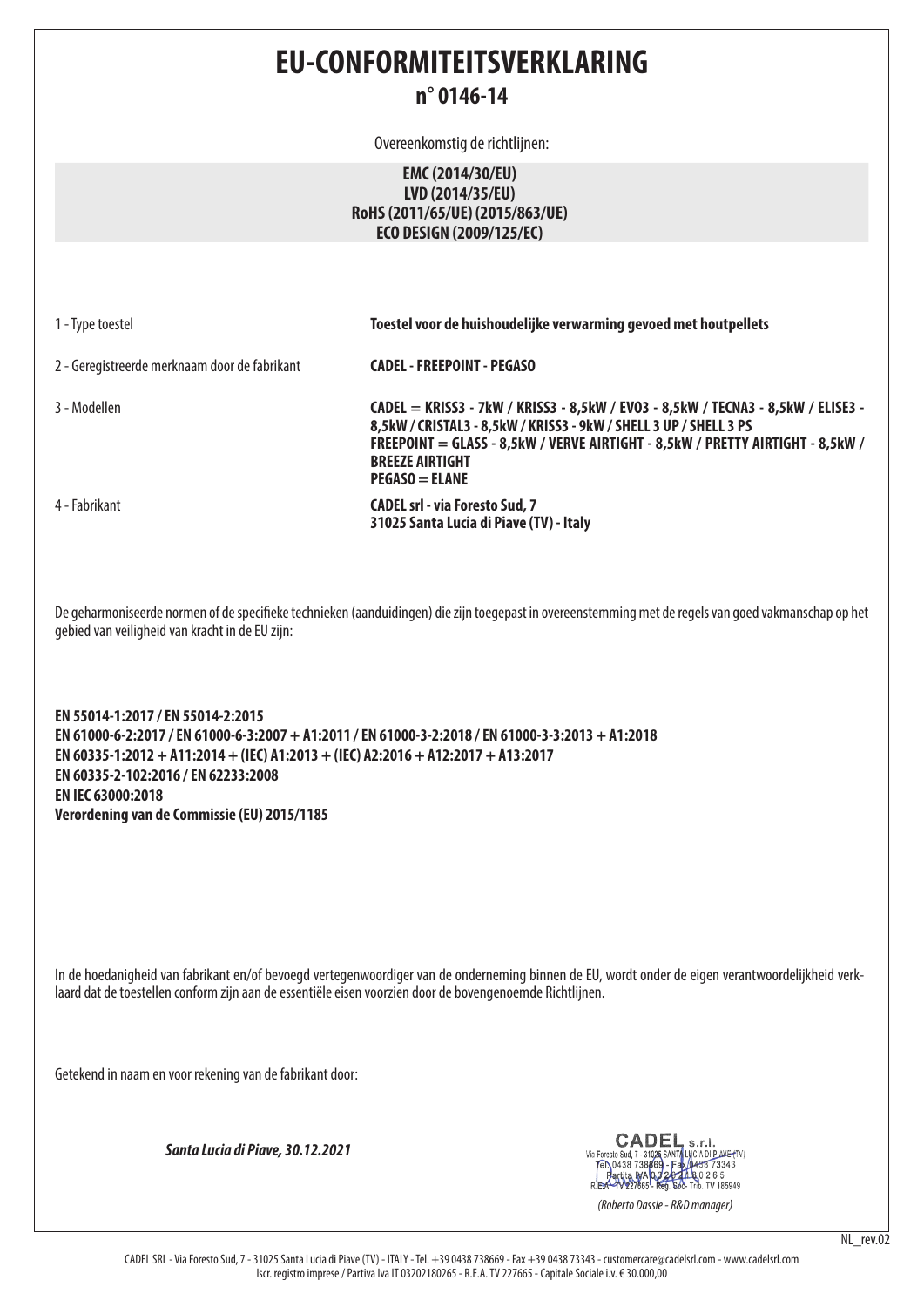**EU-OVERENSSTEMMELSESERKLÆRING**

## **n° 0146-14**

I overensstemmelse med direktiverne:

**EMC (2014/30/EU) LVD (2014/35/EU) RoHS (2011/65/UE) (2015/863/UE) ECO DESIGN (2009/125/EC)**

1 - Type apparat **Apparat fyret med træpiller til opvarmning i hjemmet**

2 - Producentens registrerede varemærke **CADEL - FREEPOINT - PEGASO**

3 - Modeller **CADEL = KRISS3 - 7kW / KRISS3 - 8,5kW / EVO3 - 8,5kW / TECNA3 - 8,5kW / ELISE3 - 8,5kW / CRISTAL3 - 8,5kW / KRISS3 - 9kW / SHELL 3 UP / SHELL 3 PS FREEPOINT = GLASS - 8,5kW / VERVE AIRTIGHT - 8,5kW / PRETTY AIRTIGHT - 8,5kW / BREEZE AIRTIGHT PEGASO = ELANE**  4 - Producent **CADEL srl - via Foresto Sud, 7** 

**31025 Santa Lucia di Piave (TV) - Italy**

De harmoniserede standarder eller tekniske specifikationer (betegnelser) vedrørende sikkerhed, der er gældende i EU og anvendt i overensstemmelse med reglerne for god praksis, er følgende:

**EN 55014-1:2017 / EN 55014-2:2015 EN 61000-6-2:2017 / EN 61000-6-3:2007 + A1:2011 / EN 61000-3-2:2018 / EN 61000-3-3:2013 + A1:2018 EN 60335-1:2012 + A11:2014 + (IEC) A1:2013 + (IEC) A2:2016 + A12:2017 + A13:2017 EN 60335-2-102:2016 / EN 62233:2008 EN IEC 63000:2018 Kommissionens forordning (EU) 2015/1185**

Som producent og/eller autoriseret repræsentant for virksomheden hjemhørende inden for EU, erklærer vi på eget ansvar, at apparaterne er i overensstemmelse med de væsentligste krav i de ovennævnte direktiver.

Underskrevet for fabrikanten og på dennes vegne af:

*Santa Lucia di Piave, 30.12.2021*

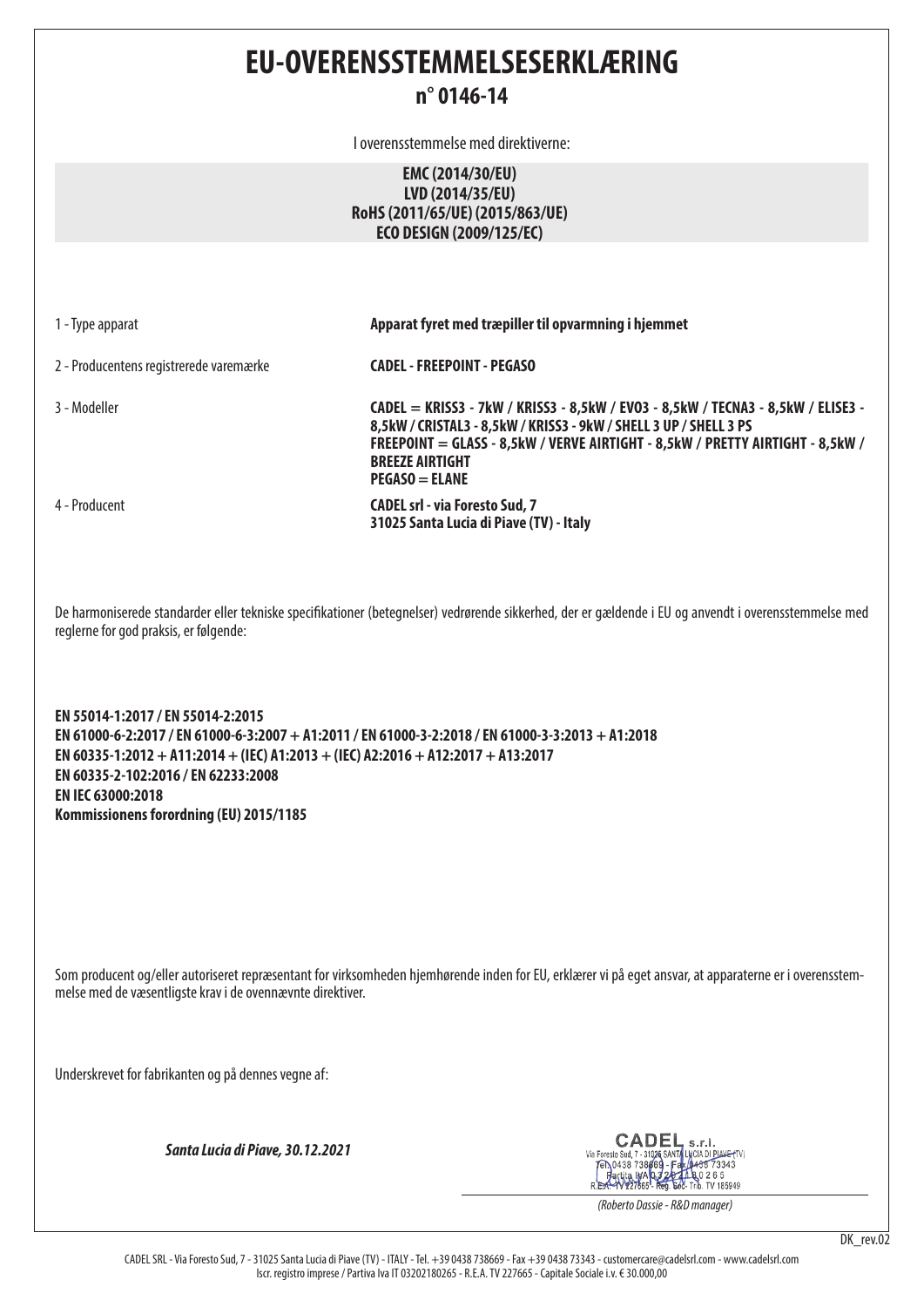**DECLARACIÓN DE CONFORMIDAD UE**

# **n° 0146-14**

En conformidad con las directivas:

### **EMC (2014/30/UE) LVD (2014/35/UE) RoHS (2011/65/UE) (2015/863/UE) ECO DESIGN (2009/125/CE)**

| 1 - Tipo de aparato |  |
|---------------------|--|
|---------------------|--|

2 - Marca registrada del fabricante **CADEL - FREEPOINT - PEGASO**

3 - Modelos **CADEL = KRISS3 - 7kW / KRISS3 - 8,5kW / EVO3 - 8,5kW / TECNA3 - 8,5kW / ELISE3 - 8,5kW / CRISTAL3 - 8,5kW / KRISS3 - 9kW / SHELL 3 UP / SHELL 3 PS FREEPOINT = GLASS - 8,5kW / VERVE AIRTIGHT - 8,5kW / PRETTY AIRTIGHT - 8,5kW / BREEZE AIRTIGHT PEGASO = ELANE**  4 - Fabricante **CADEL srl - via Foresto Sud, 7 31025 Santa Lucia di Piave (TV) - Italy**

1 - Tipo de aparato **Aparato para la calefacción doméstica alimentado con pellets de madera**

Las normas armonizadas o las especificaciones técnicas (designaciones) vigentes en la UE que se han aplicado de acuerdo con las normas de buenas prácticas en materia de seguridad son:

**EN 55014-1:2017 / EN 55014-2:2015 EN 61000-6-2:2017 / EN 61000-6-3:2007 + A1:2011 / EN 61000-3-2:2018 / EN 61000-3-3:2013 + A1:2018 EN 60335-1:2012 + A11:2014 + (IEC) A1:2013 + (IEC) A2:2016 + A12:2017 + A13:2017 EN 60335-2-102:2016 / EN 62233:2008 EN IEC 63000:2018 Reglamento de la Comisión (UE) 2015/1185**

En calidad de fabricante y/o representante autorizado de la sociedad dentro de la UE, declara bajo su responsabilidad que los equipos cumplen con los requisitos esenciales previstos por las Directivas anteriormente mencionadas.

Firmado a nombre y por cuenta del fabricante por:

*Santa Lucia di Piave, 30.12.2021*

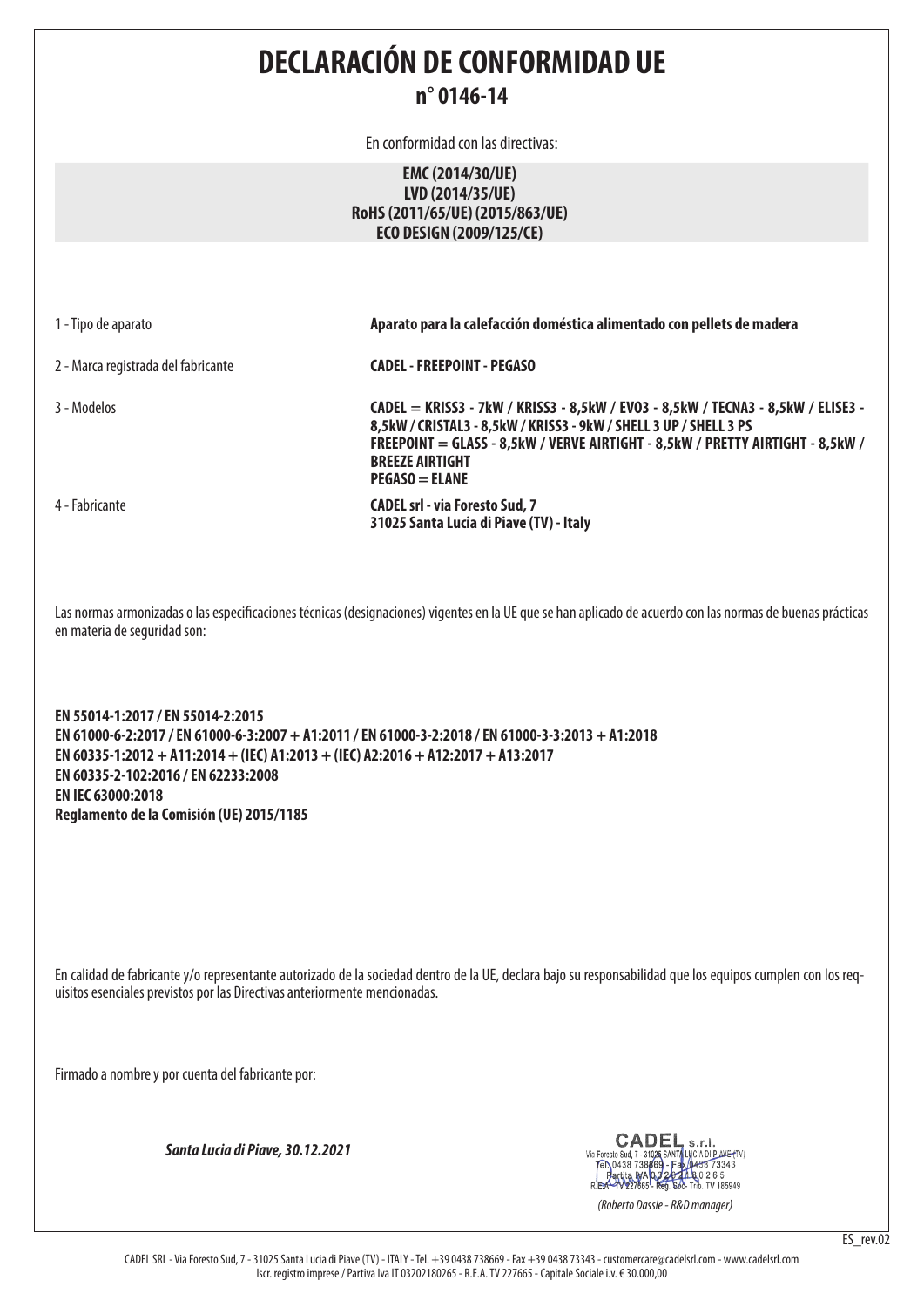**DECLARAÇÃO DE CONFORMIDADE UE n° 0146-14**

De acordo com as diretivas:

#### **EMC (2014/30/UE) LVD (2014/35/UE) RoHS (2011/65/UE)RoHS (2011/65/UE) (2015/863/UE) ECO DESIGN (2009/125/CE)**

| 1 - Tipo de aparelho                                                                                                                                                                                                                                                                                                             | Aparelho para o aquecimento doméstico alimentado com pellets de madeira                                                                                                                                                                                                                    |  |  |
|----------------------------------------------------------------------------------------------------------------------------------------------------------------------------------------------------------------------------------------------------------------------------------------------------------------------------------|--------------------------------------------------------------------------------------------------------------------------------------------------------------------------------------------------------------------------------------------------------------------------------------------|--|--|
| 2 - Marca registada do fabricante                                                                                                                                                                                                                                                                                                | <b>CADEL - FREEPOINT - PEGASO</b>                                                                                                                                                                                                                                                          |  |  |
| 3 - Modelos                                                                                                                                                                                                                                                                                                                      | CADEL = KRISS3 - 7kW / KRISS3 - 8,5kW / EVO3 - 8,5kW / TECNA3 - 8,5kW / ELISE3 -<br>8,5kW / CRISTAL3 - 8,5kW / KRISS3 - 9kW / SHELL 3 UP / SHELL 3 PS<br>FREEPOINT = GLASS - 8,5kW / VERVE AIRTIGHT - 8,5kW / PRETTY AIRTIGHT - 8,5kW /<br><b>BREEZE AIRTIGHT</b><br><b>PEGASO = ELANE</b> |  |  |
| 4 - Fabricante                                                                                                                                                                                                                                                                                                                   | <b>CADEL srl - via Foresto Sud, 7</b><br>31025 Santa Lucia di Piave (TV) - Italy                                                                                                                                                                                                           |  |  |
|                                                                                                                                                                                                                                                                                                                                  | As normas harmonizadas ou especificações técnicas (designações) que foram aplicadas de acordo com as leis em vigor na UE sobre a segurança são:                                                                                                                                            |  |  |
| EN 55014-1:2017 / EN 55014-2:2015<br>EN 61000-6-2:2017 / EN 61000-6-3:2007 + A1:2011 / EN 61000-3-2:2018 / EN 61000-3-3:2013 + A1:2018<br>EN 60335-1:2012 + A11:2014 + (IEC) A1:2013 + (IEC) A2:2016 + A12:2017 + A13:2017<br>EN 60335-2-102:2016 / EN 62233:2008<br>EN IEC 63000:2018<br>Regulamento da Comissão (UE) 2015/1185 |                                                                                                                                                                                                                                                                                            |  |  |
| Como fabricante e ou representante autorizado da sociedade na UE, declaramos sob a nossa própria responsabilidade que os aparelhos estão em conformi-<br>dade com os requisitos essenciais das diretivas acima mencionadas.                                                                                                      |                                                                                                                                                                                                                                                                                            |  |  |
| Assinado com nome e por conta do fabricante de:                                                                                                                                                                                                                                                                                  |                                                                                                                                                                                                                                                                                            |  |  |
| Santa Lucia di Piave, 30.12.2021                                                                                                                                                                                                                                                                                                 | <b>CADEL</b> s.r.l.<br>Via Foresto Sud, 7 - 31026 SANTA LYCIA DI PIANE-FTV)<br>FR\0438 738669 - Fax (0438 73343<br>Fartita IWA 0320 10 80 265                                                                                                                                              |  |  |

*(Roberto Dassie - R&D manager)*

CADEL SRL - Via Foresto Sud, 7 - 31025 Santa Lucia di Piave (TV) - ITALY - Tel. +39 0438 738669 - Fax +39 0438 73343 - customercare@cadelsrl.com - www.cadelsrl.com Iscr. registro imprese / Partiva Iva IT 03202180265 - R.E.A. TV 227665 - Capitale Sociale i.v. € 30.000,00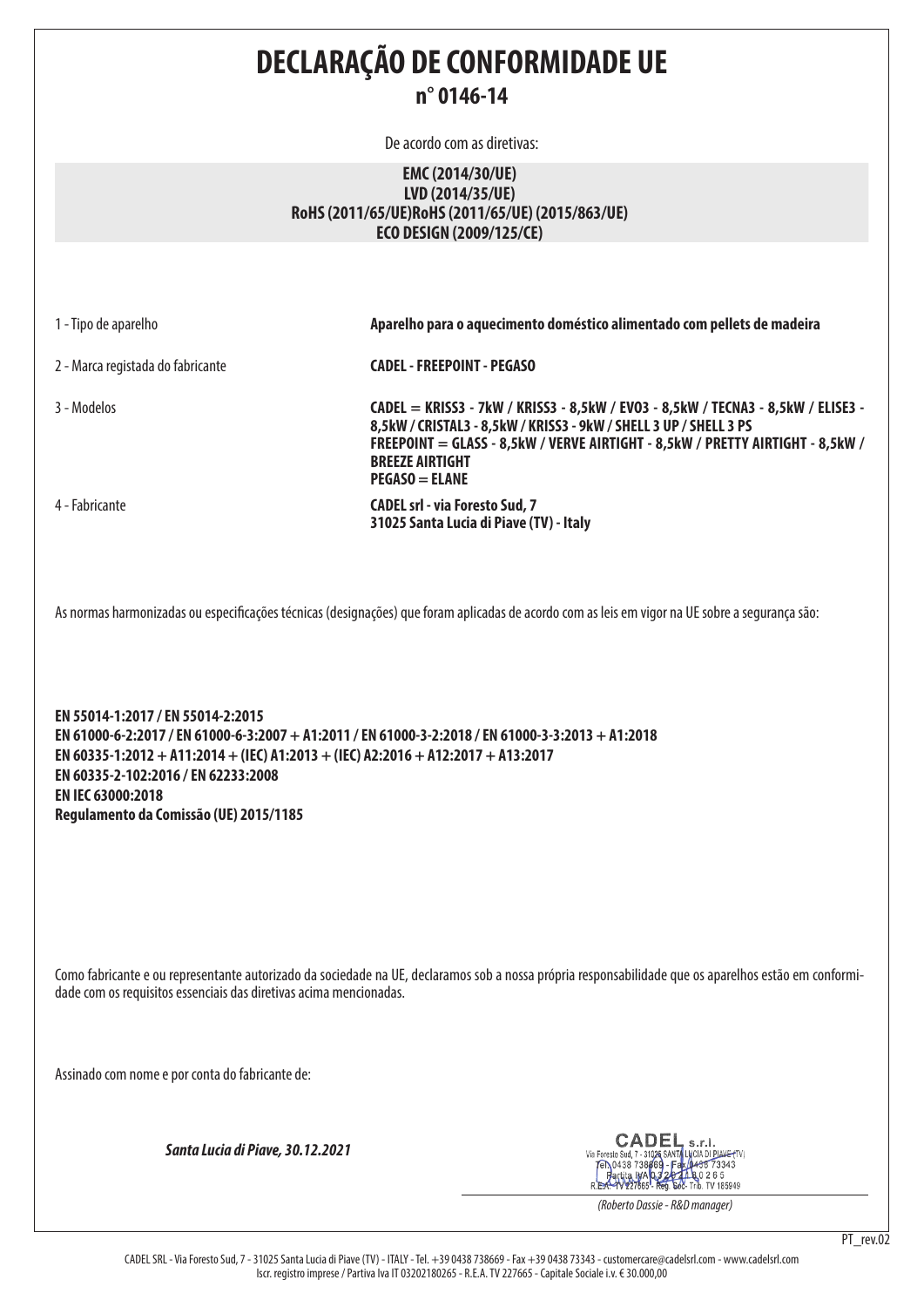# **ΔΗΛΩΣΗ ΣΥΜΜΟΡΦΩΣΗΣ ΕΕ n° 0146-14**

Σύμφωνα με τις Οδηγίες:

## **EMC (2014/30/EE) LVD (2014/35/EE) RoHS (2011/65/UE) (2015/863/UE) ECO DESIGN (2009/125/EK)**

|  |  |  |  | 1 - Τύπος συσκευής |
|--|--|--|--|--------------------|
|--|--|--|--|--------------------|

Συσκευή οικιακής θέρμανσης με πέλετ ξύλου

2 - Κατατεθέν εμπορικό σήμα του κατασκευαστή **CADEL - FREEPOINT - PEGASO**

3 - Μοντέλα **CADEL = KRISS3 - 7kW / KRISS3 - 8,5kW / EVO3 - 8,5kW / TECNA3 - 8,5kW / ELISE3 - 8,5kW / CRISTAL3 - 8,5kW / KRISS3 - 9kW / SHELL 3 UP / SHELL 3 PS FREEPOINT = GLASS - 8,5kW / VERVE AIRTIGHT - 8,5kW / PRETTY AIRTIGHT - 8,5kW / BREEZE AIRTIGHT PEGASO = ELANE**  4 - Κατασκευαστής **CADEL srl - via Foresto Sud, 7** 

Τα εναρμονισμένα πρότυπα ή οι τεχνικές προδιαγραφές (ονομασίες) που εφαρμόστηκαν σύμφωνα με τους κανόνες της ορθής πρακτικής σε θέματα ασφαλείας που ισχύουν στην ΕΕ είναι οι εξής:

**31025 Santa Lucia di Piave (TV) - Italy**

**EN 55014-1:2017 / EN 55014-2:2015 EN 61000-6-2:2017 / EN 61000-6-3:2007 + A1:2011 / EN 61000-3-2:2018 / EN 61000-3-3:2013 + A1:2018 EN 60335-1:2012 + A11:2014 + (IEC) A1:2013 + (IEC) A2:2016 + A12:2017 + A13:2017 EN 60335-2-102:2016 / EN 62233:2008 EN IEC 63000:2018 Κανονισμός Επιτροπής (ΕΕ) 2015/1185**

Ως κατασκευαστής ή/και εξουσιοδοτημένος αντιπρόσωπος της εταιρείας στην ΕΕ, δηλώνεται με δική μας ευθύνη ότι οι συσκευές είναι κατασκευασμένες σε συμμόρφωση με τις βασικές απαιτήσεις των προαναφερόμενων οδηγιών.

Υπεγράφη στο όνομα και για λογαριασμό του κατασκευαστή από:

*Santa Lucia di Piave, 30.12.2021*

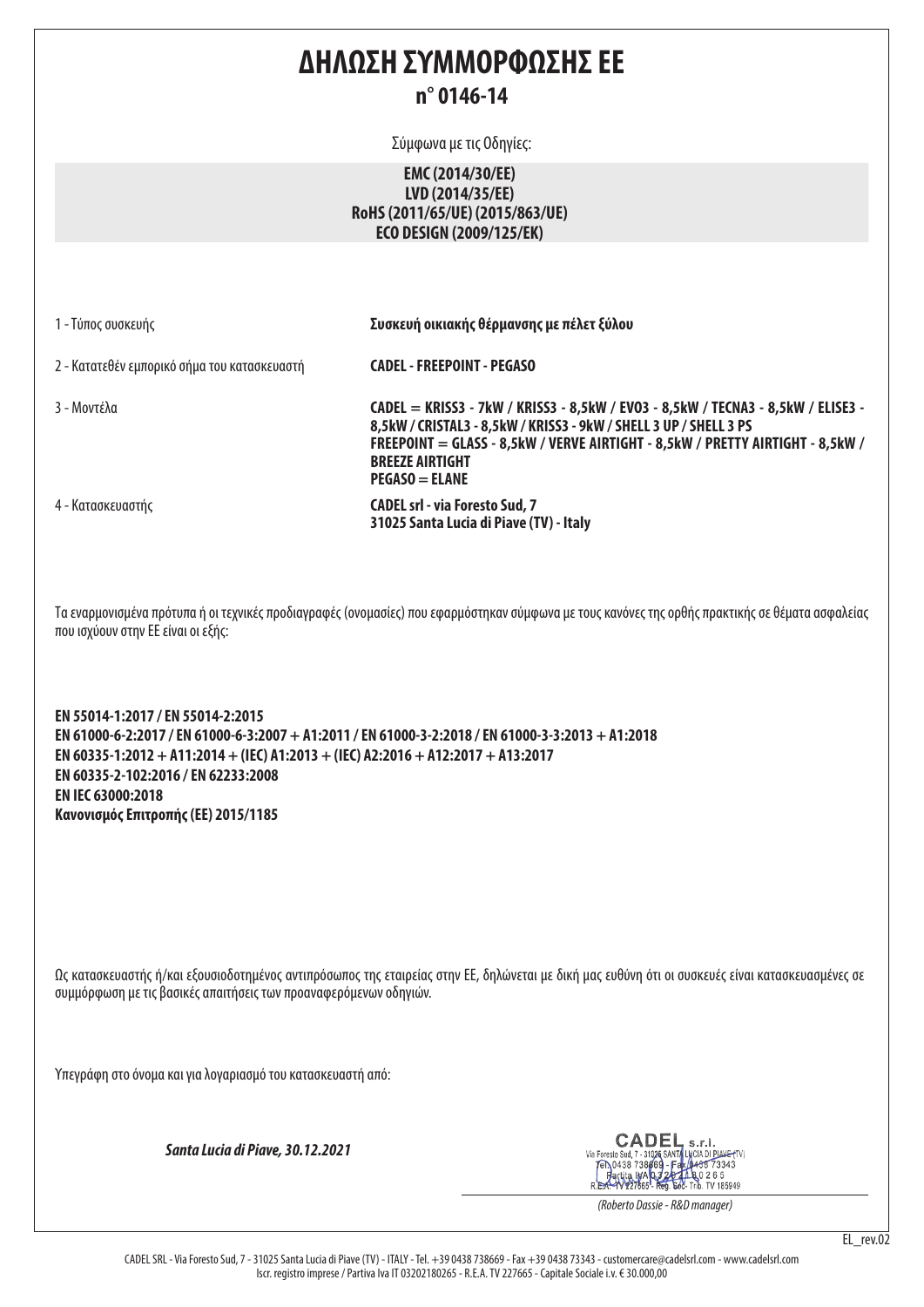# **DEKLARACJA ZGODNOŚCI UE n° 0146-14**

Zgodnie z dyrektywami:

## **EMC (2014/30/UE) LVD (2014/35/UE) RoHS (2011/65/UE) (2015/863/UE) ECO DESIGN (2009/125/WE)**

1 - Rodzaj urządzenia **Urządzenie do ogrzewania gospodarstw domowych zasilane pelletem drzewnym**

2 - Zarejestrowany znak towarowy producenta **CADEL - FREEPOINT - PEGASO**

3 - Modele **CADEL = KRISS3 - 7kW / KRISS3 - 8,5kW / EVO3 - 8,5kW / TECNA3 - 8,5kW / ELISE3 - 8,5kW / CRISTAL3 - 8,5kW / KRISS3 - 9kW / SHELL 3 UP / SHELL 3 PS FREEPOINT = GLASS - 8,5kW / VERVE AIRTIGHT - 8,5kW / PRETTY AIRTIGHT - 8,5kW / BREEZE AIRTIGHT PEGASO = ELANE**  4 - Producent **CADEL srl - via Foresto Sud, 7** 

**31025 Santa Lucia di Piave (TV) - Italy**

Zharmonizowane normy lub specyfikacje techniczne (oznaczenia), które zostały zastosowane zgodnie z zasadami dobrych praktyk bezpieczeństwa obowiązujących w UE, to:

**EN 55014-1:2017 / EN 55014-2:2015 EN 61000-6-2:2017 / EN 61000-6-3:2007 + A1:2011 / EN 61000-3-2:2018 / EN 61000-3-3:2013 + A1:2018 EN 60335-1:2012 + A11:2014 + (IEC) A1:2013 + (IEC) A2:2016 + A12:2017 + A13:2017 EN 60335-2-102:2016 / EN 62233:2008 EN IEC 63000:2018 Rozporządzenie Komisji (UE) 2015/1185**

Jako producent i/lub autoryzowany przedstawiciel przedsiębiorstwa na terenie UE, oświadczam na własną odpowiedzialność, że urządzenia spełniają zasadnicze wymagania wyżej wymienionych dyrektyw.

Podpisano w imieniu i na rzecz producenta, przez:

*Santa Lucia di Piave, 30.12.2021*



*(Roberto Dassie - R&D manager)*

PL\_rev.02